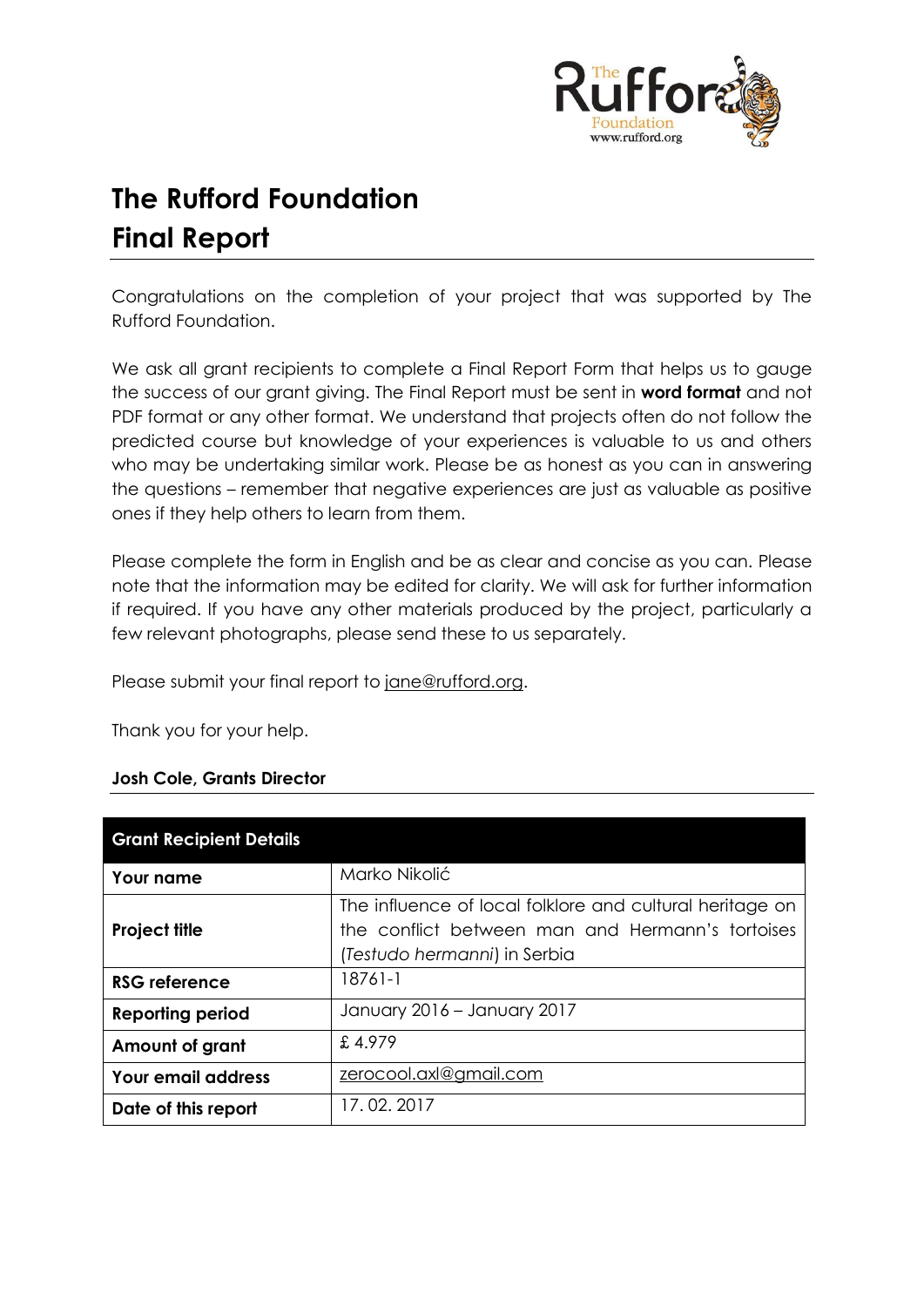

**1. Please indicate the level of achievement of the project's original objectives and include any relevant comments on factors affecting this.** 

| <b>Objective</b>                                                                                                                                                                    | achieved<br>$rac{2}{9}$ | Partially<br>achieved | Fully<br>achieved | <b>Comments</b>                                                                                                                                                                                                                                                                                                                                                                                                                                                                                                                                                                                                                                                                                     |
|-------------------------------------------------------------------------------------------------------------------------------------------------------------------------------------|-------------------------|-----------------------|-------------------|-----------------------------------------------------------------------------------------------------------------------------------------------------------------------------------------------------------------------------------------------------------------------------------------------------------------------------------------------------------------------------------------------------------------------------------------------------------------------------------------------------------------------------------------------------------------------------------------------------------------------------------------------------------------------------------------------------|
| Promoting<br>the<br>project<br>at<br>universities in<br>Niš,<br>Kragujevac,<br>Belgrade and Novi<br>Sad. Involving all of<br>students<br>the<br>interested<br>in field<br>research. |                         |                       |                   | The promotion of the project was held at<br>four universities in Serbia. The promotion<br>at each of the universities was held in<br>cooperation with The Faculty of Science<br>in Niš, Kragujevac and Novi Sad, The<br>Faculty of Biology in Belgrade, as well as<br>with the help of the following non-<br>governmental organizations: BS<br>"Dr.<br>Sava Petrović" in Niš, NIDSBE "Josif<br>Pančić" in Novi Sad,<br>EID "Mladen<br>Karaman" in Kragujevac and BID "Jodif<br>Pančić" in Belgrade. The promotion in<br>Belgrade was also supported by the<br>botanical garden "Jevremovac". Please<br>see:<br>http://testudo.bddsp.org.rs/en/najava-<br>projektnih-aktivnosti-na-univerzitetima-u- |
| Students'                                                                                                                                                                           |                         |                       |                   | srbiji/<br>In May and July 2016, all the interested                                                                                                                                                                                                                                                                                                                                                                                                                                                                                                                                                                                                                                                 |
| education<br>and<br>training for doing<br>field research                                                                                                                            |                         |                       |                   | students took part in field research<br>where they could get familiar with the<br>methodology of collecting population<br>parameters. In addition, the students<br>also did surveys with local inhabitants in<br>order to get the necessary information<br>about using turtles in human diet and in<br>alternative<br>medicine.<br>All<br>the<br>Οf<br>mentioned<br>activities<br>included<br>47<br>researchers<br>students.<br>All<br>the<br>and<br>participants got thank-you notes with the<br>logo of the foundation.                                                                                                                                                                           |
| Making<br>educative<br>brochures                                                                                                                                                    |                         |                       |                   | At the beginning of the project we have<br>made 1500 educational brochures (in<br>the form of three-fold brochure) about                                                                                                                                                                                                                                                                                                                                                                                                                                                                                                                                                                            |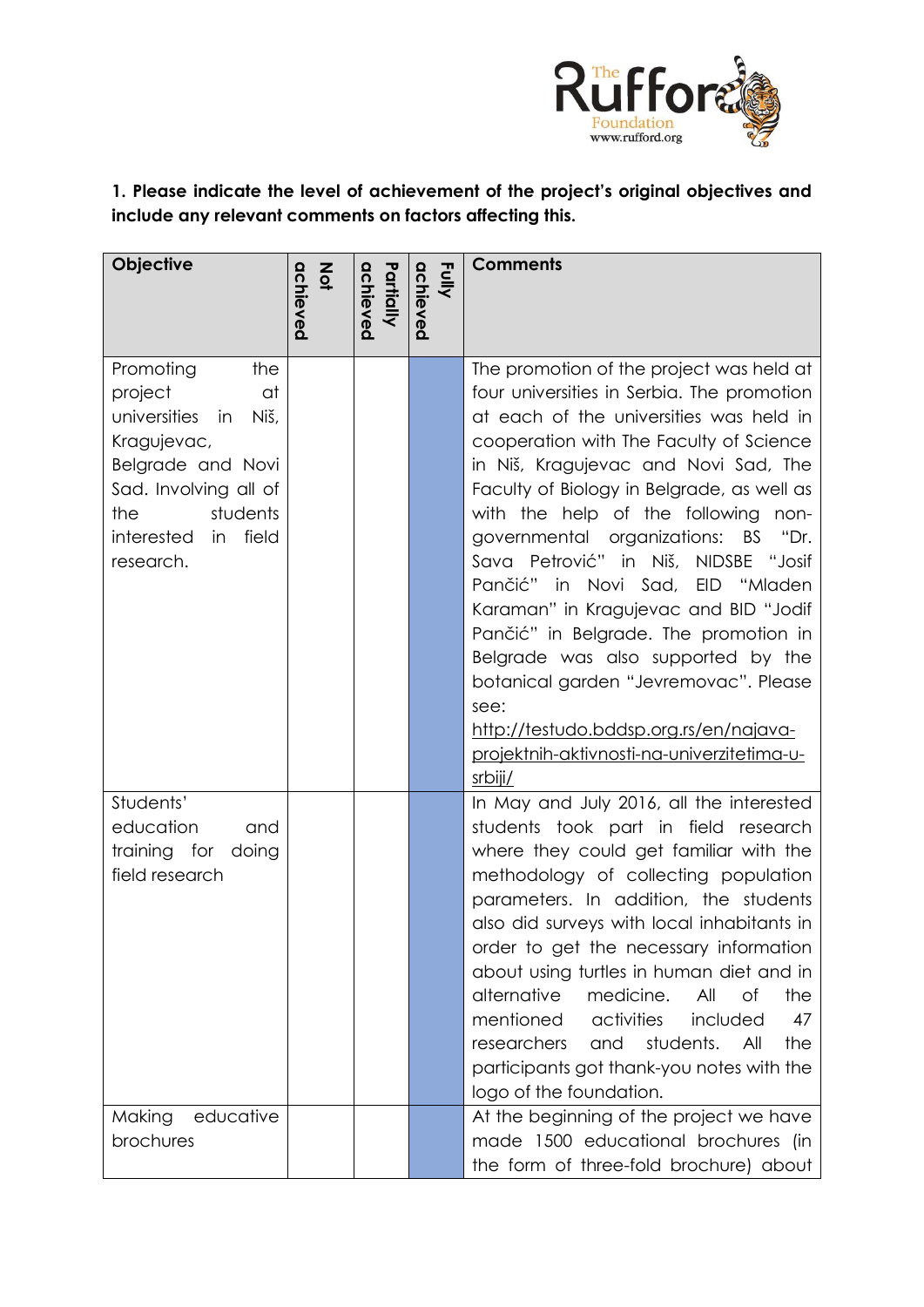

|                     | Hermann's<br>tortoise.<br>The<br>brochure   |
|---------------------|---------------------------------------------|
|                     | contains basic information about the        |
|                     | biology and ecology of T. hermanni, the     |
|                     | endangered status and legal protection.     |
|                     | Brochures were distributed during the       |
|                     |                                             |
|                     | promotion at the four universities in       |
|                     | Serbia and during field research in May     |
|                     | 2016. Additionally, 1,500 brochures were    |
|                     | printed before field research in July 2016. |
|                     | second set of brochures was<br>The          |
|                     | distributed during the interviewing of the  |
|                     | local inhabitants, a part was donated to    |
|                     | primary and secondary schools<br>the        |
|                     | where the teachers showed interest and      |
|                     | devoted their time to present the project   |
|                     | to the students. A mock-up of the           |
|                     | brochure is attached. The brochure was      |
|                     | distributed on social networks in PDF       |
|                     | format, and is also available at this       |
|                     | address:                                    |
|                     | http://testudo.bddsp.org.rs/en/nova-        |
|                     | brosura-o-sumskoj-kornjaci/                 |
|                     | One part of the brochures was delivered     |
|                     |                                             |
|                     | to partner NGOs and state institutions:     |
|                     | the Institute for Nature Conservation of    |
|                     | Serbia, Regional center for professional    |
|                     | development<br>of<br>employees<br>in        |
|                     | education, the National Park "Đerdap"       |
|                     | and others.                                 |
| Creating a web site | In January 2016, website was created        |
| and promotion on    | where news from the project were            |
| social networks     | published.                                  |
|                     | Website<br>located<br>is is<br>at:          |
|                     | http://testudo.bddsp.org.rs/                |
|                     | Facebook<br>launched:<br>page<br>was        |
|                     | https://www.facebook.com/tortoisesinse      |
|                     | rbia/                                       |
|                     | All project activities were promoted        |
|                     | through the website and Facebook            |
|                     | page of Biological Society "Dr. Sava        |
|                     |                                             |
|                     | Petrović."                                  |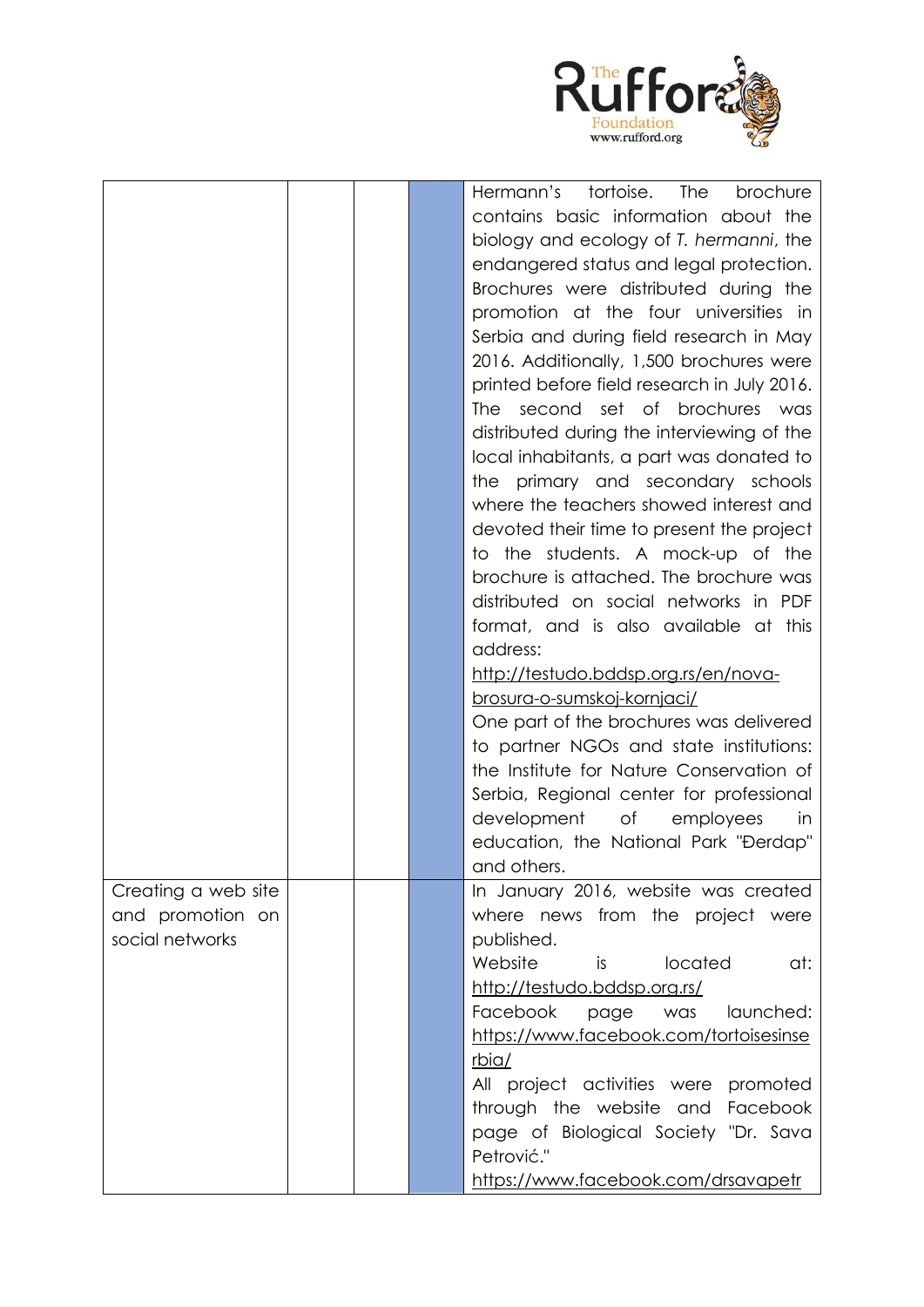

|                             |  | ovic                                                |
|-----------------------------|--|-----------------------------------------------------|
| <b>Field</b><br>research on |  | The collection of population parameters             |
| four populations of         |  | has been successfully implemented at                |
| Hermann's tortoise          |  | four locations in Serbia, using capture-            |
|                             |  | mark-recapture method. The research                 |
|                             |  | was conducted at two sites in Eastern,              |
|                             |  | two in southern Serbia.<br><b>Field</b><br>and      |
|                             |  | research was conducted in two parts of              |
|                             |  | the season (spring and summer), for a               |
|                             |  | period of 4 to 7 days per site. The total           |
|                             |  | number of individuals captured and                  |
|                             |  | marked at sites in both parts of the                |
|                             |  | season was: Donji Milanovac - 57,                   |
|                             |  | Kladovo - 71, Kunovica - 107 and                    |
|                             |  | Pašina<br>44.<br><b>localities</b><br>česma         |
|                             |  | Gallery - field research in May 2016:               |
|                             |  | http://testudo.bddsp.org.rs/en/terenska-            |
|                             |  | <u>istrazivanja-maj-2016/</u>                       |
|                             |  | Gallery - field research in July 2016:              |
|                             |  | http://testudo.bddsp.org.rs/en/terenska-            |
|                             |  | istrazivanja-jul-2016/                              |
| Interviewing of the         |  | The interviewing of the local inhabitants           |
| local populations           |  | was conducted in eastern and southern               |
|                             |  | Serbia.<br>By interviewing<br>we<br>got             |
|                             |  | information on the use of tortoises in diet         |
|                             |  | and traditional medicine, on knowledge              |
|                             |  | local<br>population<br>about<br>the<br>Оf           |
|                             |  | conservation<br>status<br>of<br>Hermann's           |
|                             |  | tortoise, and on their knowledge about              |
|                             |  | the<br>provisions<br>legal<br>concerning            |
|                             |  | of<br>After<br>protection<br>biodiversity.          |
|                             |  | completion of the survey respondents                |
|                             |  | were given an educational brochure.                 |
|                             |  | after<br>interview<br>talk<br><b>The</b><br>aroused |
|                             |  | additional interest of the subjects.                |
| Making a brochure           |  | We have made 100 brochures on                       |
| about<br>traditional        |  | interesting information we collected                |
| beliefs<br>$\alpha$ s<br>a  |  | during<br>surveying. In brochure,<br>the            |
| threatening factor          |  | factors for<br>threatening<br>Hermann's             |
| of<br>Hermann's             |  | tortoise are presented, with special focus          |
| tortoise                    |  | on impact on traditional beliefs, use in            |
|                             |  |                                                     |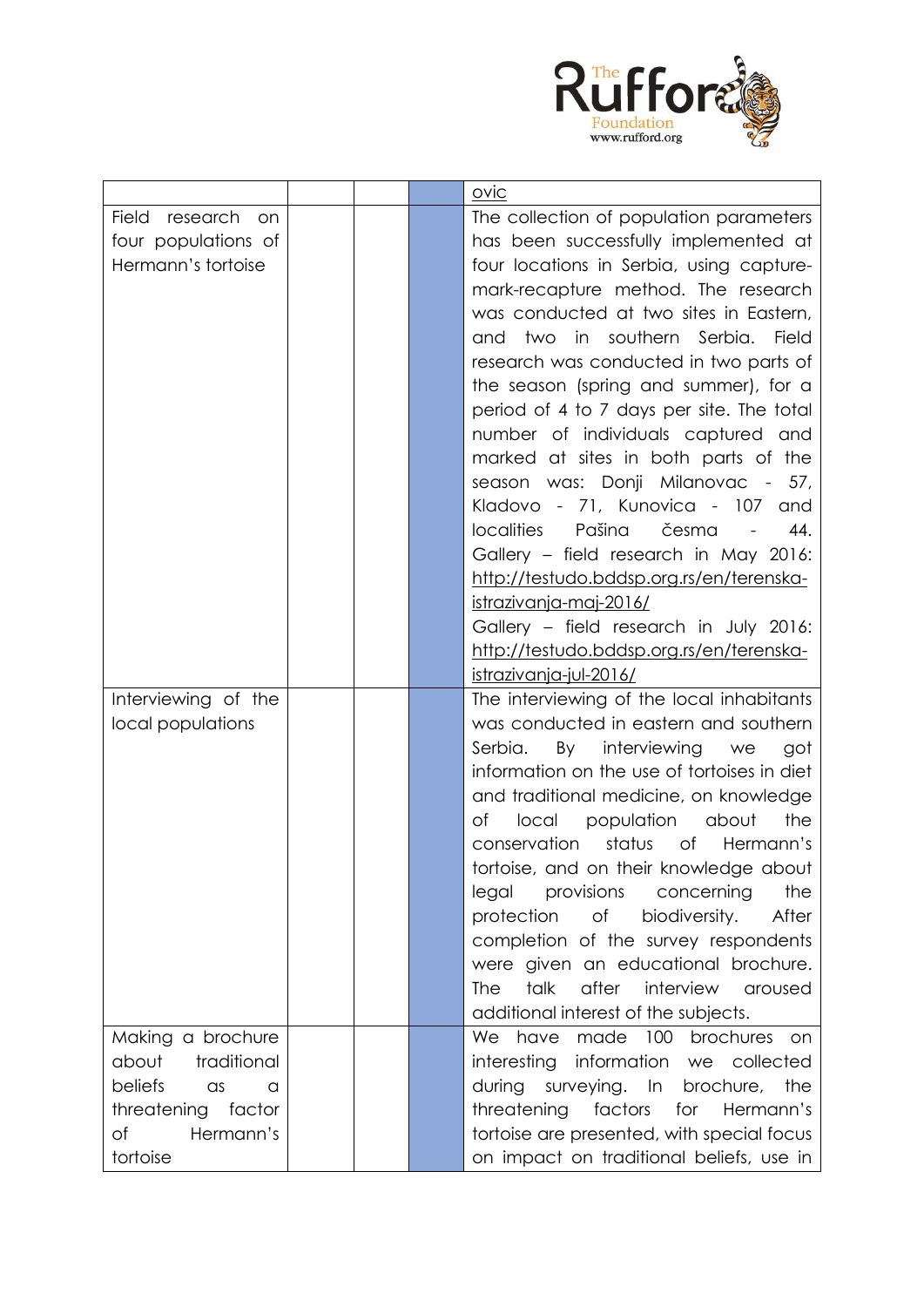

|                        |  | diet, use in traditional medicine and on              |
|------------------------|--|-------------------------------------------------------|
|                        |  | harvesting<br>illegal<br>in<br>general.<br><b>The</b> |
|                        |  | brochure has repeatedly highlighted                   |
|                        |  | conservation status, as well as legislation           |
|                        |  | international conventions<br>that<br>and              |
|                        |  | prohibit illegal overexploitation of the              |
|                        |  |                                                       |
|                        |  | specimens from nature. Co-publisher of                |
|                        |  | the brochure is the Faculty of Science                |
|                        |  | and Mathematics in Niš, and publication               |
|                        |  | has got the ISBN number (International                |
|                        |  | Standard Book Number). Several copies                 |
|                        |  | (with ISBN) will be donated to the                    |
|                        |  | libraries in Serbia. Also, the brochure has           |
|                        |  | got ISBN number for online edition and is             |
|                        |  | available<br>at:                                      |
|                        |  | http://bddsp.org.rs/en/uticaj-lokalnog-               |
|                        |  | folklora-kulturnog-nasleda-na-odnos-                  |
|                        |  | coveka-prema-sumskoj-kornjaci-u-srbiji/               |
|                        |  | Mockup of the publication is attached.                |
| Educative<br>lectures  |  | The knowledge collected during the                    |
| presentation<br>and    |  | project implementation on negative                    |
| results of the project |  | impact of folk beliefs, on use of tortoises           |
|                        |  | in the diet and traditional medicine,                 |
|                        |  | were presented on several occasions.                  |
|                        |  | The first lecture was held at the University          |
|                        |  | of Novi Sad, in cooperation with NIDSBE               |
|                        |  | Pančić".<br>"Josif<br>Please<br>see:                  |
|                        |  | http://testudo.bddsp.org.rs/en/presentat              |
|                        |  | ion-results-survey-university-novi-sad/               |
|                        |  | Information about Hermann's tortoise                  |
|                        |  | biology, endangering factors in Serbia                |
|                        |  | and beliefs of local people as a factor of            |
|                        |  | endangerment were presented to the                    |
|                        |  | students of Faculty of Science and                    |
|                        |  | Mathematics, University of Niš, at the                |
|                        |  | research excursion conducted in the                   |
|                        |  | Crni Vrh village at the Stara planina                 |
|                        |  | mountain. For more information, please                |
|                        |  | see:                                                  |
|                        |  | http://testudo.bddsp.org.rs/en/predava                |
|                        |  | nie-na-crnom-vrhu-stara-planina/                      |
|                        |  | Also, lecture was held at the Faculty of              |
|                        |  |                                                       |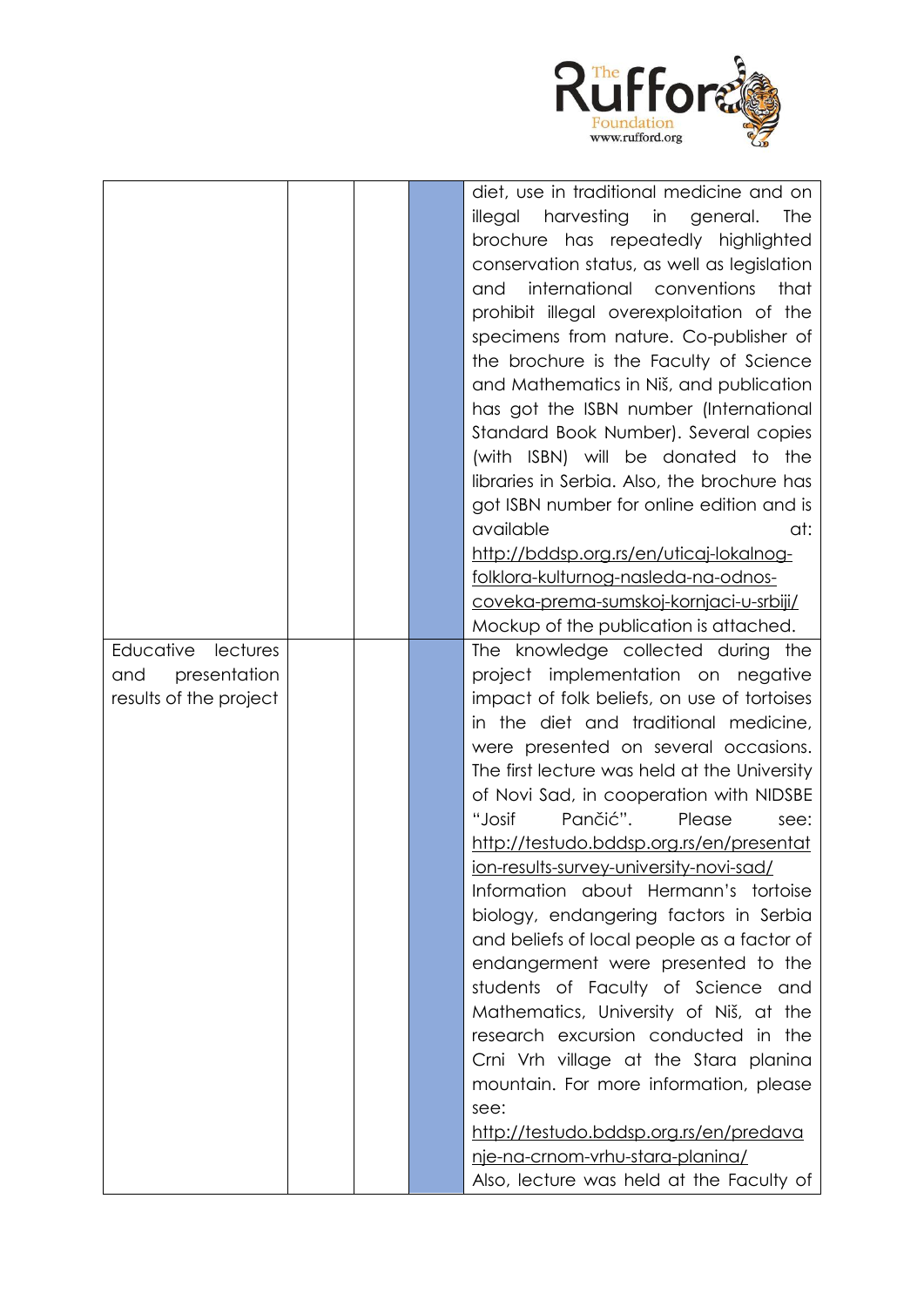

| Science and Mathematics, university of      |
|---------------------------------------------|
| Niš in cooperation with NGOs: BS "Dr.       |
| Petrović" and<br>"Centar<br>Sava<br>za      |
| unapređenje društvene svesti - Super        |
| gradanin". The results were presented at    |
| the Science Festival in Belgrade, held      |
| from December 15th to 18th 2016. Please     |
| see:                                        |
| http://testudo.bddsp.org.rs/promocija-      |
| na-festivalu-nauke-u-beogradu/              |
| "Regional center for<br>professional        |
| development<br>of<br>employees<br>in        |
| education in cooperation" with "Centre      |
| for Science Promotion (Science club in      |
| Niš)" has organized several lectures for    |
| students of all gymnasium in the City of    |
| December,<br>students<br>Niš.<br>In<br>had  |
| opportunity to present their knowledge      |
| to the peers, on the basis of our lectures. |
| Please<br>see:                              |
| http://testudo.bddsp.org.rs/predavanje-     |
| u-naucnom-klubu-u-nisu/                     |
| Education of the local inhabitants          |
| through conversation with the visitors      |
| and distribution of informative brochures   |
| was held at the "Multimedia challenge",     |
| which was organized by NGO "Centar          |
| za unapređenje društvene svesti – Super     |
| građanin",<br>please<br>see:                |
| http://testudo.bddsp.org.rs/en/multimed     |
| ijalni-izazov-promocija-projekta/           |
| The results were presented in six primary   |
| and secondary schools, please see:          |
| http://testudo.bddsp.org.rs/en/predava      |
| nja-u-osnovnim-srednjim-skolama/            |
| The plan is to continue with presentation   |
| of the results at the discussions and       |
| and education of local<br>seminars          |
| inhabitants. Also, the plan is to present   |
| the results at science conferences during   |
| 2017. The<br>research results<br>will<br>be |
| published in the form of original research  |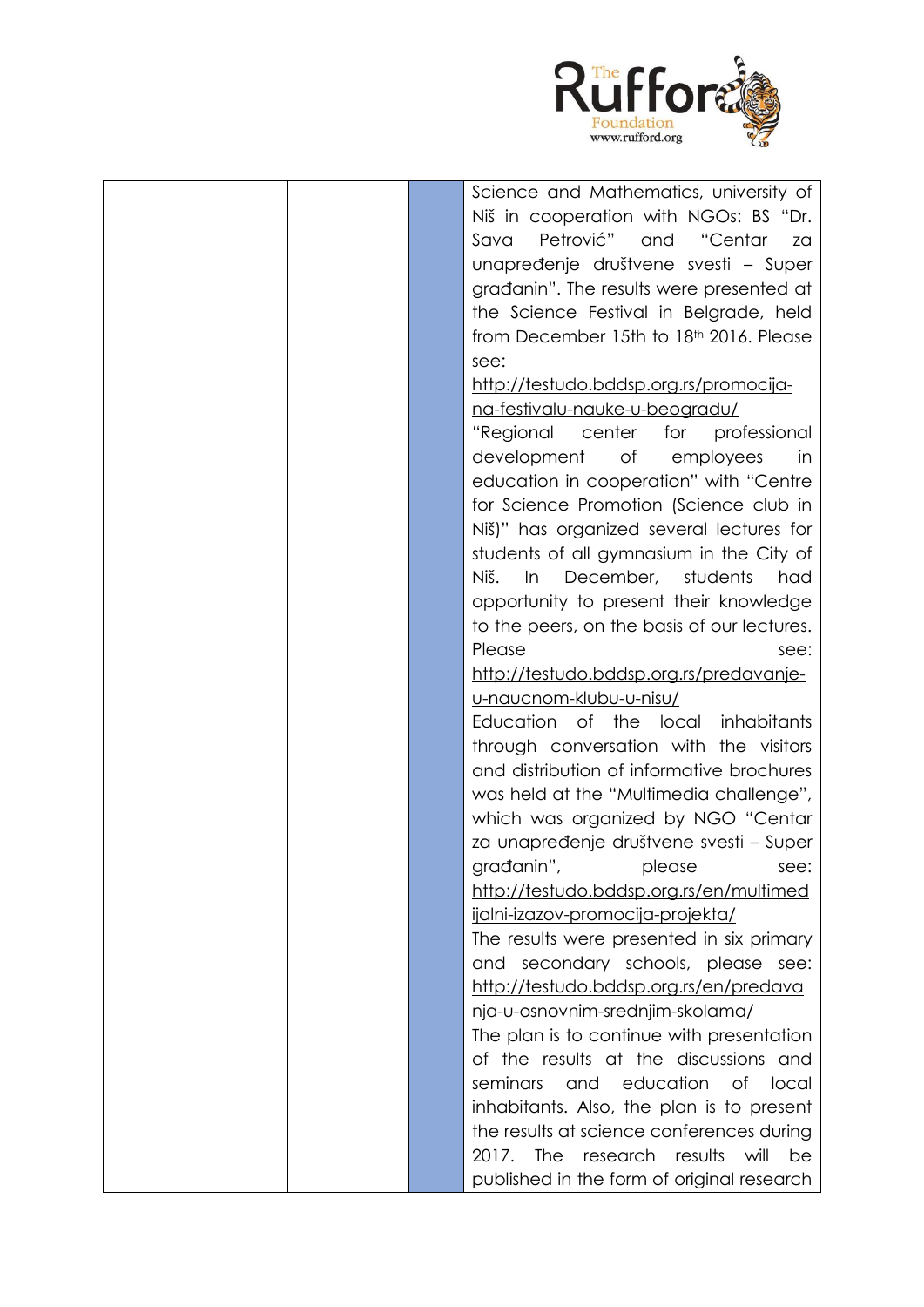

|                     | papers. In all further publications<br>gratitude will be posted for The Rufford<br>Foundation. |
|---------------------|------------------------------------------------------------------------------------------------|
| Promotion of<br>the | The results of the project were shown in                                                       |
| project in the      | newspaper "Narodne novine" in June                                                             |
| media               | 2016 (image is in attachments), and in                                                         |
|                     | few radio shows.                                                                               |

## **2. Please explain any unforeseen difficulties that arose during the project and how these were tackled (if relevant).**

The only difficulty that we encountered during the project was changing of one research site in east Serbia. After localities review, the first planned site - Sikole, was replaced with research site near the City of Kladovo. The reason for this change was of technical nature – impossibility of transport of researchers and field equipment, lack of accommodation facilities, etc. The site near Kladovo was an excellent alternative, because we found stabile population of Hermann's tortoise and, in both field visits in the season, we marked the total of 71 individuals. Also, our stay on this site allowed us to gather a lot of information about the use of tortoises in cuisine and folk medicine. Some interviewees pointed at the fact that elder residents use tortoises as a food for domestic animals, such as pigs. Information of this type we gathered from local residents at this research site.

Minor problems occurred during the interviewing of residents, because some of the interviewees, mostly in east Serbia, were convinced that tortoise blood had healing powers. Conversation with those residents after filling in the questionnaire, in purpose of education, was usually long and without visible and apparent progress. These cases point that believes, transmitted from generation to generation, are firmly embedded in local folklore and that the education of local community has to be continued. The education of local community should be conducted on much larger area, than covered by the project. Rural parts of east Serbia are deeply involved in local folk believes, and education in the future could be of great importance in preserving biological diversity and decreasing negative human impact.

#### **3. Briefly describe the three most important outcomes of your project.**

a) One of the most important results is proving the presence of Hermann's tortoise in local folklore believes and setting the foundation for further research. People were interviewed in south and east Serbia and information gathered about the use of tortoises in traditional medicine and diet, as well as about other threatening factors. We also gained insight into local community awareness of law regulations considering nature protection. The influence of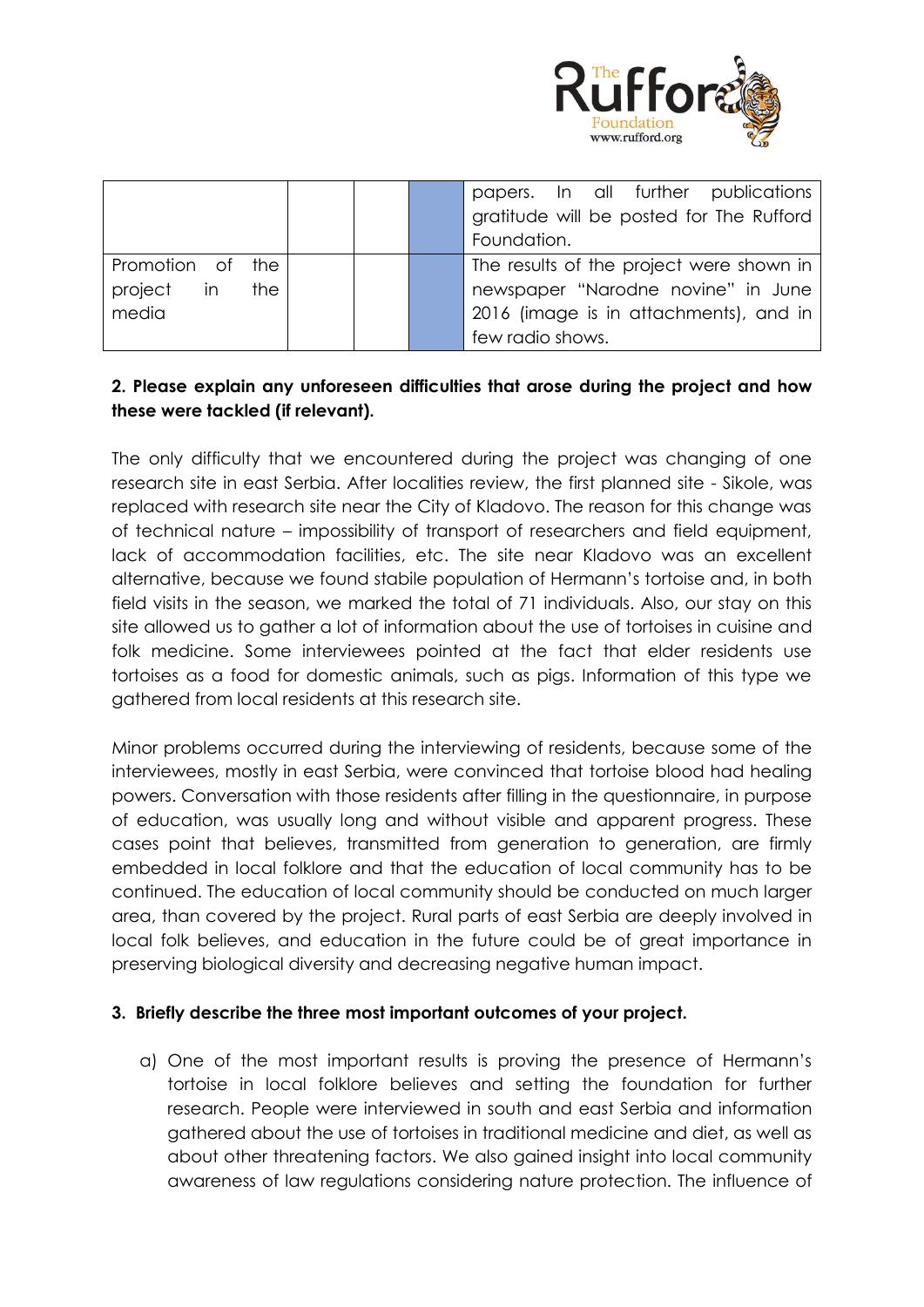

local folklore and believes on condition of the tortoise population in our country was not systemically researched until now, but can be serious factor of endangering the species.

- b) Data was gathered about the condition of Hermann's tortoise populations on four different sites. The data will be used for writing original science papers and will contribute to better understanding of Hermann's tortoise biology and ecology.
- c) Education of young researchers and raising the level of awareness of broader community about negative influence of folk believes on Hermann's tortoise populations in nature and law regulations about nature protection. In the realization of project activities 47 researchers participated, mostly biology students. The number of participants considerably exceeded our expectations. Students will be included in further research activities, such as monitoring programme of Hermann's tortoise in Kunovica, which is conducted by researchers and scientists from the Faculty of Science and Mathematics in Niš, and further research activities of Biological society "Dr. Sava Petrović".

# **4. Briefly describe the involvement of local communities and how they have benefitted from the project (if relevant).**

Local communities were involved in the project in many ways. Before all, the survey included residents from east and south Serbia. Interviewees were open for cooperation in most cases, and helped us to gain the perspective of Hermann's tortoise presence in local folklore. The people provided us with a lot of interesting stories and anecdotes about overexploitation of tortoises in the few last decades, stated their remarks and told us about myths that they have heard from ancestors.

Lectures we held had large attendance, and a large auditorium had the chance to hear the results of our project and to get acquainted with both the conservation status of Hermann's tortoise and with the nature conservation law obligations and regulations. Younger participants from Niš showed great interest in the topic, and even prepared the presentations for their peers in order to carry over the story about the endangering factors and the need of conservation of Hermann's tortoise (gallery).

Abundance of brochures about Hermann's tortoise got into the hands of local residents in the east and south of the country, and the rest is yet to be distributed. Likewise, online versions of the publications made within the project were distributed to the locals.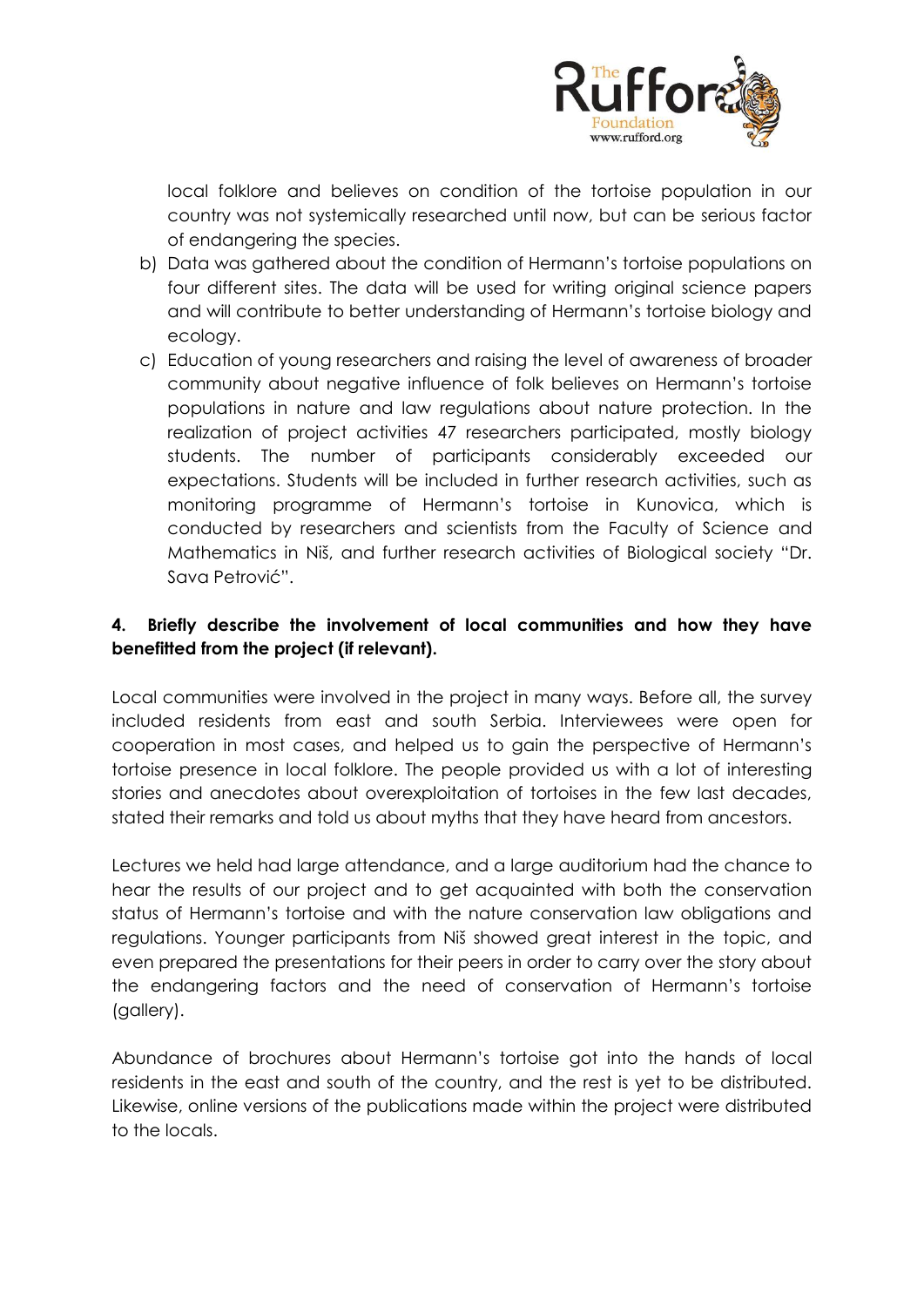

The students of four Universities in the country had the chance to hear the lectures in January and December of 2016. Great interest of students led to participation of 47 researchers in the project, instead of planned 16 researchers. The response was much greater, but there was no way to engage more people, so we hope that in the future we will be able to engage even larger number of interested students in the research.

Through our Facebook page interested citizens contacted, reported their encounters with the tortoises, and also sent us the stories from their parts of the country. In this way we could see that the illegal harvesting of tortoises was of much larger scale and was present in the parts of Serbia which were not planned in the research. This is an extremely important motif for further including of a much larger territory in our research.

Great response of local residents in our lectures, especially those younger ones, is a huge stimulant for continuation of our education programme, because continuous education can gain much bigger success and influence on raising the awareness about preservation of biological diversity.

#### **5. Are there any plans to continue this work?**

Yes, this is a good start, and considering that the influence of local folklore was never before systemically researched in Serbia, we sat the foundation for further research. The insights that we gained showed us that the local folklore believes can be a serious endangering factor, not only for tortoises, but for a much larger number of reptile, amphibian, bird, mammal, and other species. All these insights we gained by field visits and constant conversation with local people.

Our future efforts will be routed to determination of the degree of influence of local believes and local folklore on overexploitation of representatives of the wild fauna of Serbia, and gathering as much relevant information as possible about the reasons for their overexploitation.

Considering the population parameters gathering, the processed sites provide us the insights into the state of populations in the wild, and we hope to develop a monitoring programme on all four research sites. Besides the chosen sites, similar programmes are being conducted on few other localities in Serbia, also with the help of the Rufford Foundation. It should be strived to developing of continued monitoring programmes on all sites and monitoring the populations in the wild. All gathered data is of great importance for gathering information about illegal pouching and conservation of the species whose numbers in Europe are declining.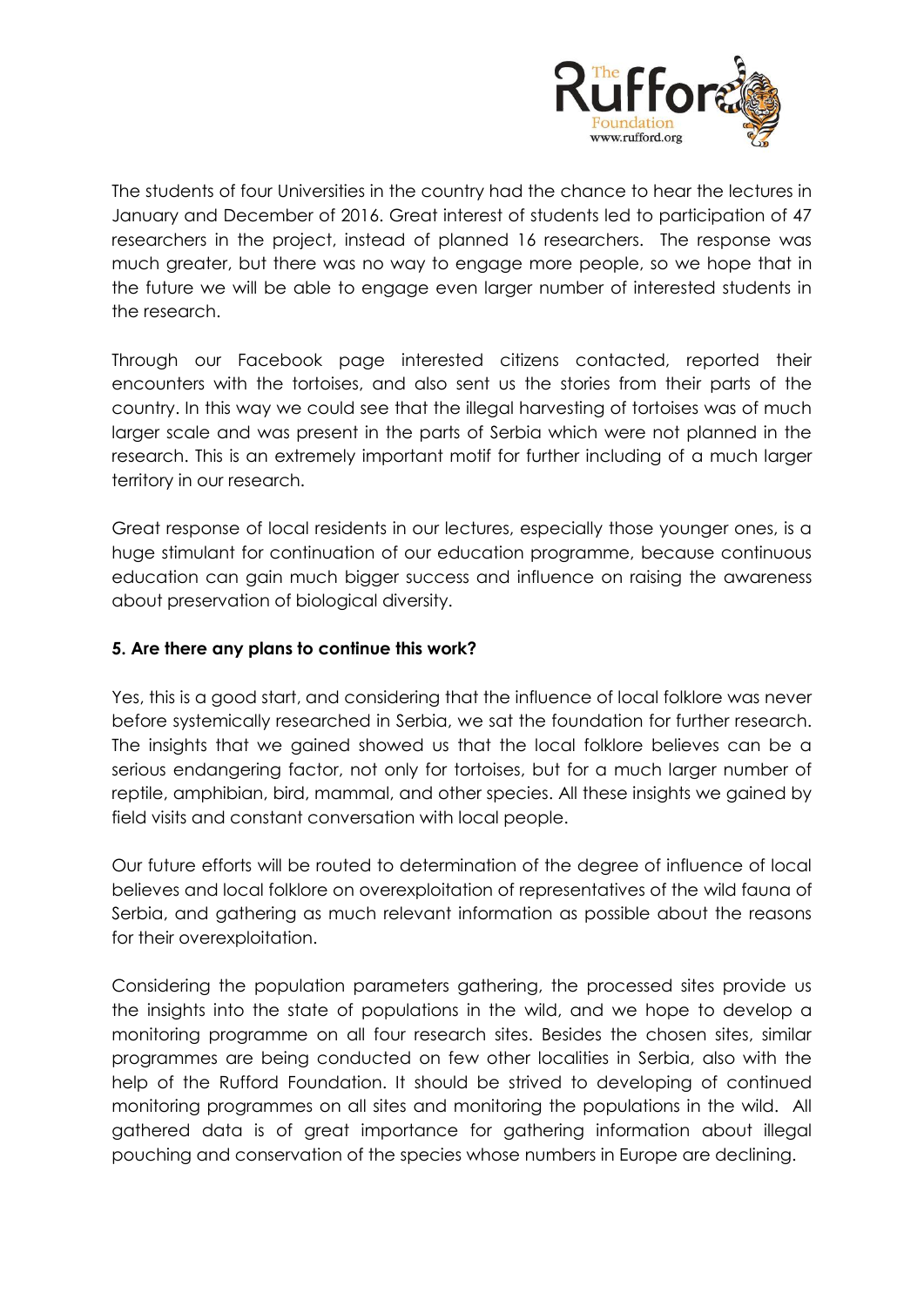

Local community education should become one of the priorities in the sphere of nature conservation, so we will endeavour, with help of foundations such The Rufford Foundation is, to enable further research, as well as continued education of the locals, aiming to preserve biodiversity.

### **6. How do you plan to share the results of your work with others?**

The plan is to statistically analyse collected data and publish the results in the form of original scientific papers. The results of a survey will be consign to different institutions in Serbia like libraries, government institutions for conservation of nature, NGOs of biologists, nature lovers, elementary and high schools and the rest of it will be sent to local communities in east and south Serbia. Publication is available online, too, and can be found on the site of the project as well as on the sites of partner NGOs. Online version will be promoted on social networks where it can be reached by wider community. All news and future activities will be available on the site of the project [\(http://testudo.bddsp.org.rs\)](http://testudo.bddsp.org.rs/).

|                          | 1 <sup>st</sup> | 2 <sub>nd</sub> | 3 <sub>rd</sub> | 4 <sup>th</sup> | 5 <sup>th</sup> | 6 <sup>th</sup> | 7 <sup>th</sup> | 8 <sup>th</sup> | 9 <sup>th</sup> | 10 <sup>th</sup> | 11 <sup>th</sup> | 12 <sup>th</sup> | 1 <sup>st</sup> | 2 <sub>nd</sub> |
|--------------------------|-----------------|-----------------|-----------------|-----------------|-----------------|-----------------|-----------------|-----------------|-----------------|------------------|------------------|------------------|-----------------|-----------------|
| Internet                 | X               | $\times$        | $\times$        | $\times$        | $\times$        | X               | X               | X               | X               | X                | X                | $\times$         | X               | X               |
| campaign                 |                 |                 |                 |                 |                 |                 |                 |                 |                 |                  |                  |                  |                 |                 |
| Preparing                | X               |                 |                 |                 |                 | X               |                 |                 | X               |                  |                  |                  |                 |                 |
| presentations            |                 |                 |                 |                 |                 |                 |                 |                 |                 |                  |                  |                  |                 |                 |
| Printing of three-       | $\mathsf{X}$    |                 |                 |                 | X               |                 |                 |                 |                 |                  |                  |                  |                 |                 |
| fold brochures           |                 |                 |                 |                 |                 |                 |                 |                 |                 |                  |                  |                  |                 |                 |
| <b>Making</b><br>and     |                 | $\mathsf{x}$    |                 |                 |                 |                 |                 |                 |                 |                  |                  |                  |                 |                 |
| printing<br>of           |                 |                 |                 |                 |                 |                 |                 |                 |                 |                  |                  |                  |                 |                 |
| surveys                  |                 |                 |                 |                 |                 |                 |                 |                 |                 |                  |                  |                  |                 |                 |
| <b>Printing t-shirts</b> | X               | X               |                 |                 |                 |                 |                 |                 |                 |                  |                  |                  |                 |                 |
| Presentation<br>of       | X               |                 |                 |                 |                 |                 |                 |                 |                 |                  |                  |                  |                 |                 |
| the project<br>in        |                 |                 |                 |                 |                 |                 |                 |                 |                 |                  |                  |                  |                 |                 |
| universities<br>in       |                 |                 |                 |                 |                 |                 |                 |                 |                 |                  |                  |                  |                 |                 |
| Serbia                   |                 |                 |                 |                 |                 |                 |                 |                 |                 |                  |                  |                  |                 |                 |
| Making a team            |                 | $\mathsf{x}$    |                 |                 |                 |                 |                 |                 |                 |                  |                  |                  |                 |                 |
| and<br>meeting           |                 |                 |                 |                 |                 |                 |                 |                 |                 |                  |                  |                  |                 |                 |
| with volunteers          |                 |                 |                 |                 |                 |                 |                 |                 |                 |                  |                  |                  |                 |                 |
| <b>Buying</b>            |                 |                 | X               |                 |                 |                 |                 |                 |                 |                  |                  |                  |                 |                 |
| equipment                |                 |                 |                 |                 |                 |                 |                 |                 |                 |                  |                  |                  |                 |                 |
| planning<br>The          |                 |                 | X               |                 |                 |                 |                 |                 |                 |                  |                  |                  |                 |                 |
| field research           |                 |                 |                 |                 |                 |                 |                 |                 |                 |                  |                  |                  |                 |                 |

#### **7. Timescale: Over what period was The Rufford Foundation grant used? How does this compare to the anticipated or actual length of the project?**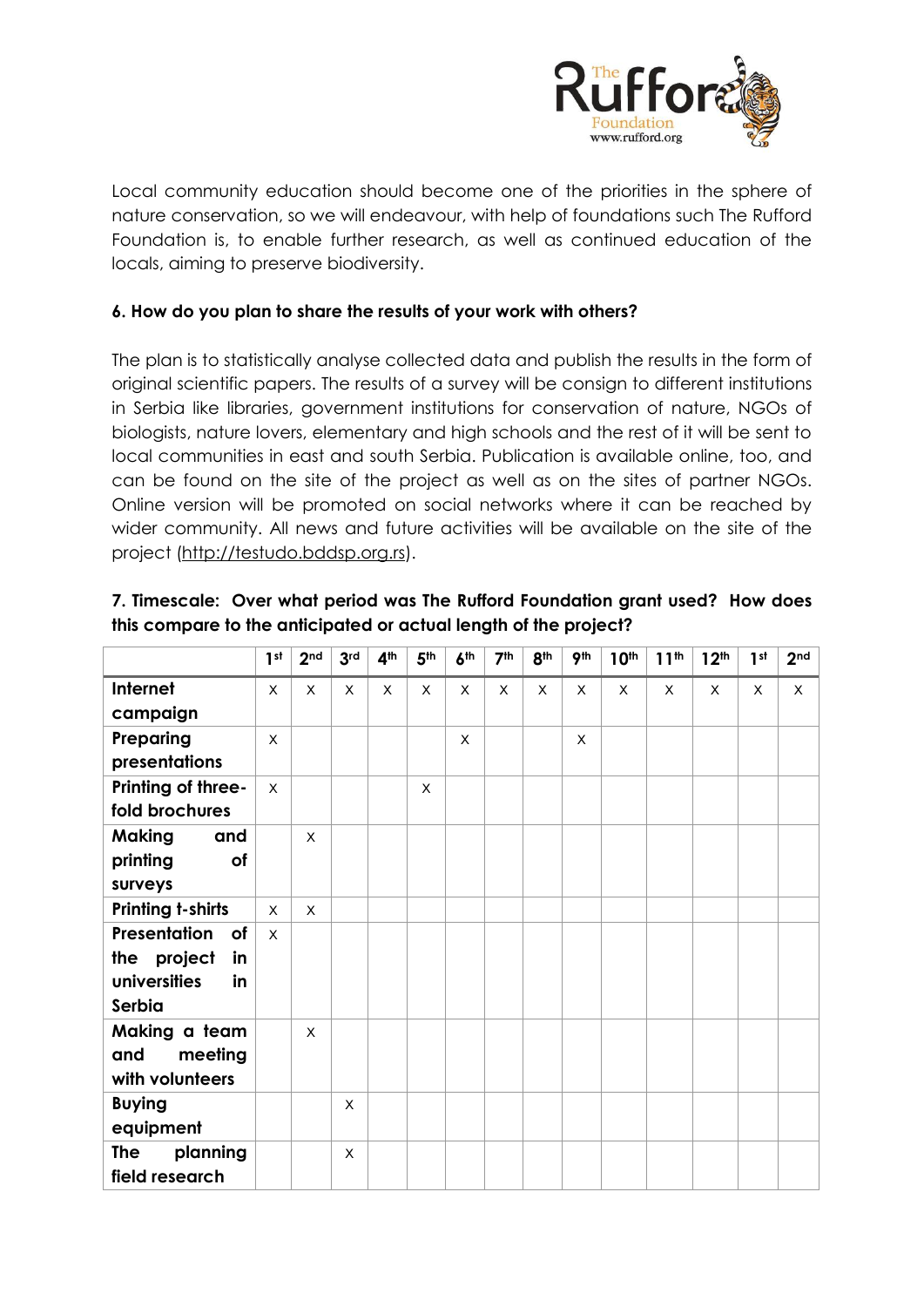

| <b>Field research</b>  |  | X | X |   | X | X        |   |   |   |              |   |   |
|------------------------|--|---|---|---|---|----------|---|---|---|--------------|---|---|
| Interviewing<br>of     |  |   | X | X | X |          | X | X | X |              |   |   |
| local                  |  |   |   |   |   |          |   |   |   |              |   |   |
| <b>inhabitants</b>     |  |   |   |   |   |          |   |   |   |              |   |   |
| <b>Data processing</b> |  |   | X | X |   | X        | X |   |   |              |   |   |
| <b>Making</b><br>a     |  |   |   |   |   |          |   |   |   |              | X | X |
| publication with       |  |   |   |   |   |          |   |   |   |              |   |   |
| project results *      |  |   |   |   |   |          |   |   |   |              |   |   |
| <b>Education</b><br>of |  |   | X | X | X | $\times$ |   | X | X | $\mathsf{x}$ | X | X |
| local                  |  |   |   |   |   |          |   |   |   |              |   |   |
| <b>inhabitants</b>     |  |   |   |   |   |          |   |   |   |              |   |   |
| Presentation<br>of     |  |   |   |   |   |          |   |   |   | X            | X | X |
| project results        |  |   |   |   |   |          |   |   |   |              |   |   |

\* Final version of publication about traditional beliefs as a threatening factor was planned to be done in November and December 2016, but it was made with one month of delay due to large amount of collected data. In January 2017, Faculty of Sciences and Mathematics in Niš accepted to be a co-publisher of the publication which means that this publication will have ISBN number for both printed and online version. This is expected to be finished by the end of February 2017. My opinion is that this is a great opportunity to share the publication with the Rufford logo, since it will be located in most libraries in Serbia. That way, a large number of people could inform themselves about Rufford foundation and its projects.

**8. Budget: Please provide a breakdown of budgeted versus actual expenditure and the reasons for any differences. All figures should be in £ sterling, indicating the local exchange rate used.** 

| <b>Item</b>             | Budgeted<br>Budgeted<br>Amount | Actual<br>Amount | Differenc<br>$\boldsymbol{\sigma}$ | <b>Comments</b>                                                                                                              |
|-------------------------|--------------------------------|------------------|------------------------------------|------------------------------------------------------------------------------------------------------------------------------|
| Printing surveys        | 109                            | 61               | $-48$                              | Print price was<br>lower<br>than<br>expected                                                                                 |
| Printing 3000 brochures | 127                            | 164              | $+37$                              | Print price was higher<br>than<br>expected                                                                                   |
| Printing 200 T-Shirts   | 688                            | 337              | $-351$                             | Printing illustrations on T-shirts<br>was much cheaper than we<br>expected. The money<br>we<br>allocate to field research to |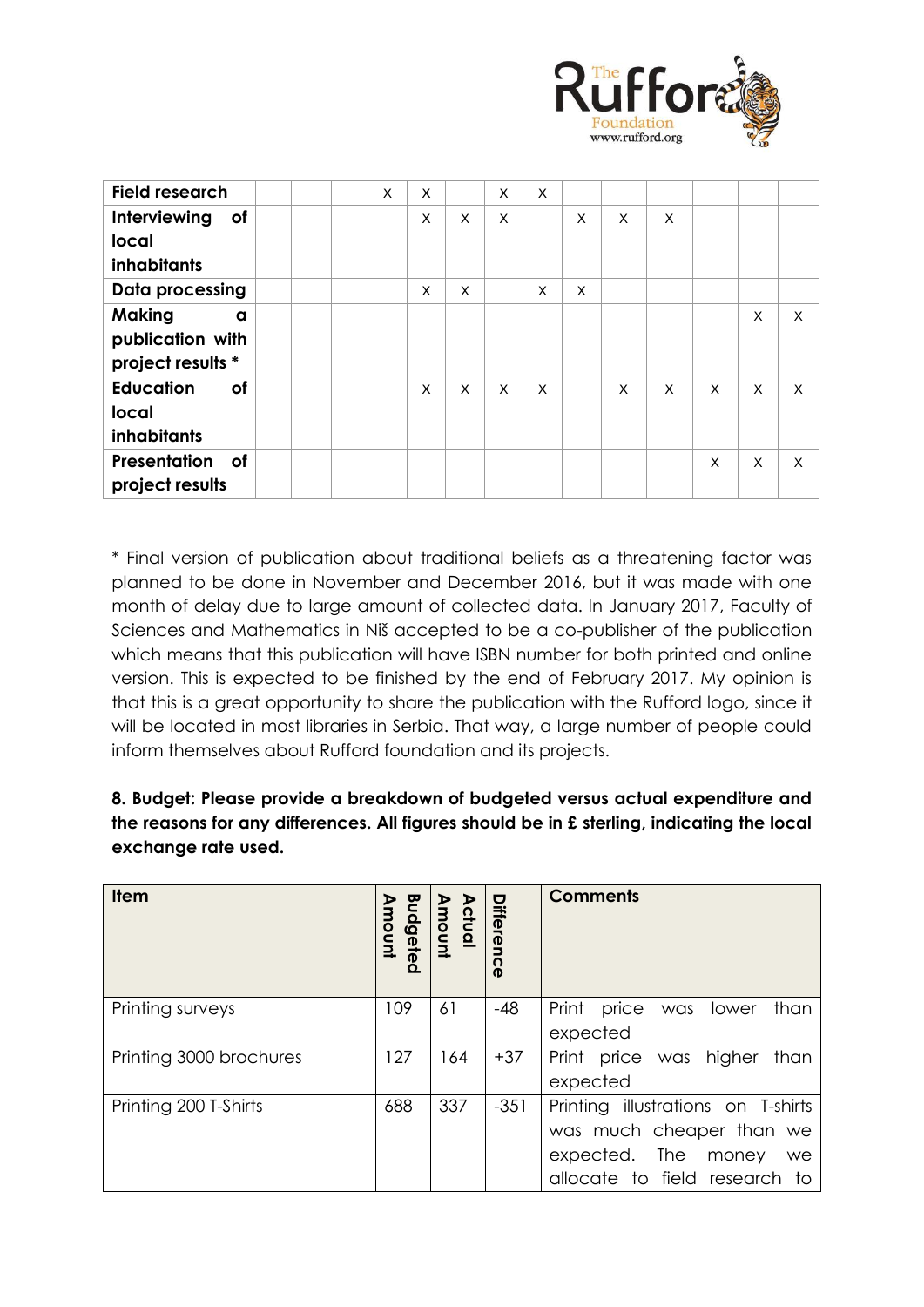

|                                                                                                                      |      |      |       | include more students.                                                                                                     |
|----------------------------------------------------------------------------------------------------------------------|------|------|-------|----------------------------------------------------------------------------------------------------------------------------|
| project<br>Fuel<br>costs<br>for<br>$\alpha$<br>presentation<br>universities<br>at<br>(1500 km)                       | 133  | 160  | $+27$ | fuel prices were higher than<br>expected                                                                                   |
| Photo camera                                                                                                         | 211  | 275  | $+64$ | Planned<br>model<br>not<br>was<br>available in the market.<br>We<br>bought most similar model, but<br>the price was higher |
| 4 GPS devices                                                                                                        | 483  | 549  | $+56$ | Exchange rate fluctuations                                                                                                 |
| 8 thermometers                                                                                                       | 58   | 50   | -8    |                                                                                                                            |
| 2 hygrometers                                                                                                        | 84   | 90   | $+6$  |                                                                                                                            |
| Supplies material                                                                                                    | 84   | 84   |       |                                                                                                                            |
| Cost of field work in Kunovica<br>May and<br>July<br>(Fuel<br>in<br>cost+food+accommodation)<br>for 8 researchers    | 332  | 378  | $+46$ |                                                                                                                            |
| Cost of field work in Pašina<br>česma in May and July (Fuel<br>cost+food+accommodation)<br>for 8 researchers         | 422  | 478  | $+66$ |                                                                                                                            |
| Cost of field work in Đerdap 1<br>May<br>and<br>July<br>(Fuel<br>in<br>cost+food+accommodation)<br>for 8 researchers | 611  | 695  | $+84$ |                                                                                                                            |
| Cost of field work in Đerdap 2<br>July (Fuel<br>May and<br>in<br>cost+food+accommodation)<br>for 8 researchers       | 611  | 695  | $+84$ |                                                                                                                            |
| Fuel cost for interviewing (3000<br>km)                                                                              | 253  | 290  | $+37$ |                                                                                                                            |
| Printing 100 publications                                                                                            | 591  | 500  | $-91$ | Print<br>price<br>than<br>was<br>lower<br>expected                                                                         |
| Presentation of project results<br>(fuel cost for 2400 km)                                                           | 182  | 173  | $-9$  |                                                                                                                            |
| <b>TOTAL</b>                                                                                                         | 4979 | 4979 |       |                                                                                                                            |

NOTE: Printing illustrations on T-shirts was much cheaper than we expected. The money we allocate to field research to include more students.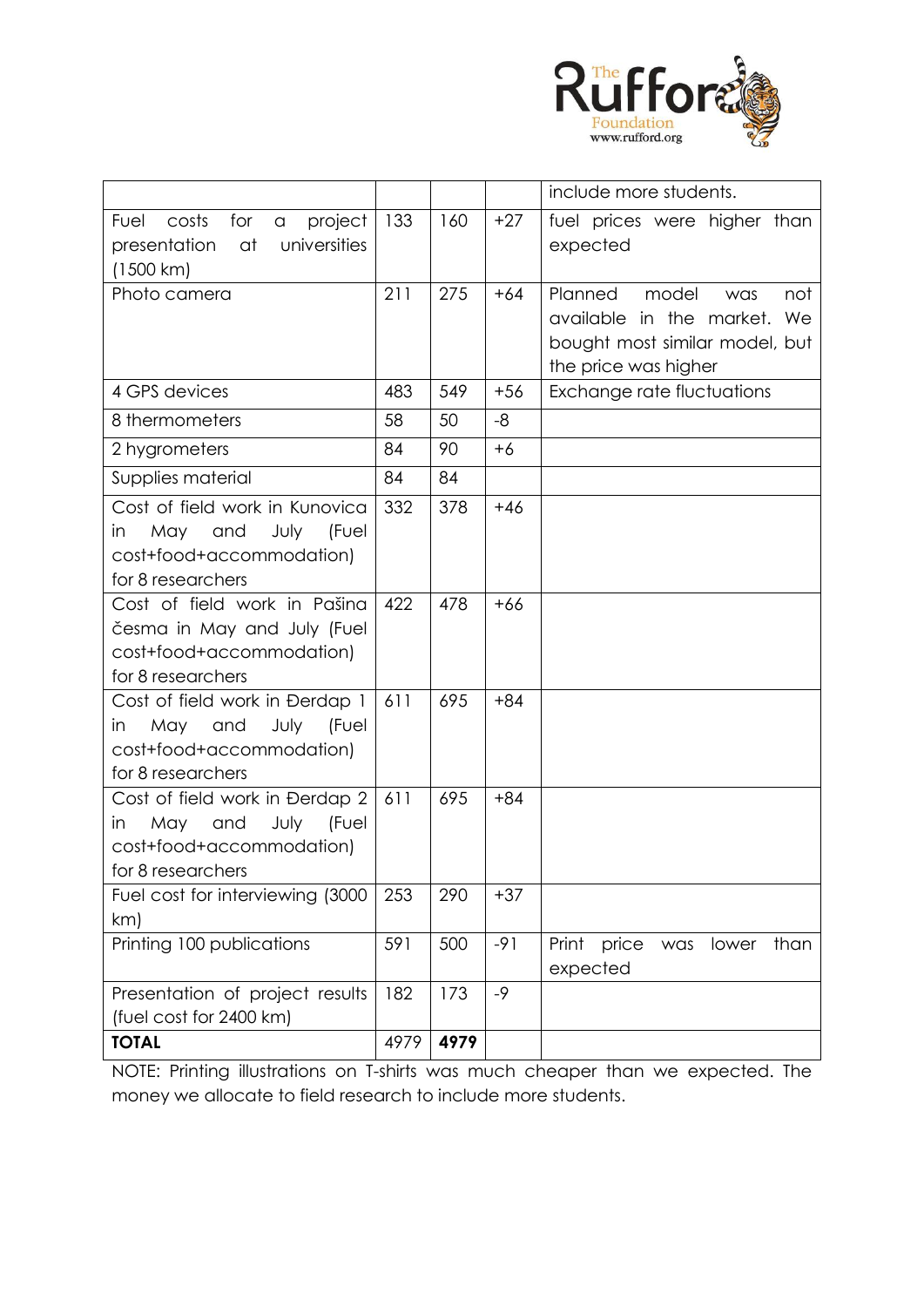

#### **9. Looking ahead, what do you feel are the important next steps?**

Next step is to continuously inform population about negative effects of illegal catching of *T. hermanni* for traditional purposes. Since these beliefs exist a long time, it will be necessary to invest great effort in order to raise awareness about vulnerability of this species. Also, during the interviews, we found out about use of other animal groups (amphibians, birds, mammals and other reptile species) for similar purposes like tortoises. This discovery is of great importance and need to be searched in more detail in future. The influence of traditional beliefs can be a significant reason for illegal catching of protected and strictly protected species.

### **10. Did you use The Rufford Foundation logo in any materials produced in relation to this project? Did the RSGF receive any publicity during the course of your work?**

The RSGF logo is used on every publication from this project. About 3,000 brochures are distributed in different parts of country (the mock-up of brochure is in attachment). There is information about the Rufford Foundation on first page of the publication (picture is in attachment). Text about project is in the journal "De Nature", where the RSGF logo can be found, too (picture is in attachment). The logo is highlighted on the project site (http://testudo.bddsp.org.rs) as well as on first slide of every presentation in gallery. It is accentuated that the project was realised thanks to funding of the Rufford Foundation in most posts on Facebook page. Within the project, 200 t-shirts with the RSGF logo were printed and given to researchers and local residents of researched areas (mock-up in attachment). Whole page in the newspaper "Narodne Novine" is dedicated to activities of this project (picture in attachment). A letters of thanks that are given to 47 researches also have the RSGF logo. There is a text about the project on the site of biological society "Dr Sava Petrovic" and it contains the RSGF logo as well. This can be found on the next link: [http://bddsp.org.rs/project/tortoises-in-serbia/.](http://bddsp.org.rs/project/tortoises-in-serbia/)

The gratitude to the Rufford Foundation will be emphasised on every future publication. The RSGF logo will be placed on every edition when is allowed.

### **11. Please provide a full list of all the members of your team and briefly what was their role in the project.**

#### **12. Any other comments?**

I owe a great debt of gratitude to the RSGF for given opportunity to realise this project. Thanks to the RSGF financial support, my team and I discovered a lot of new findings that could be of great importance to protected and strictly protected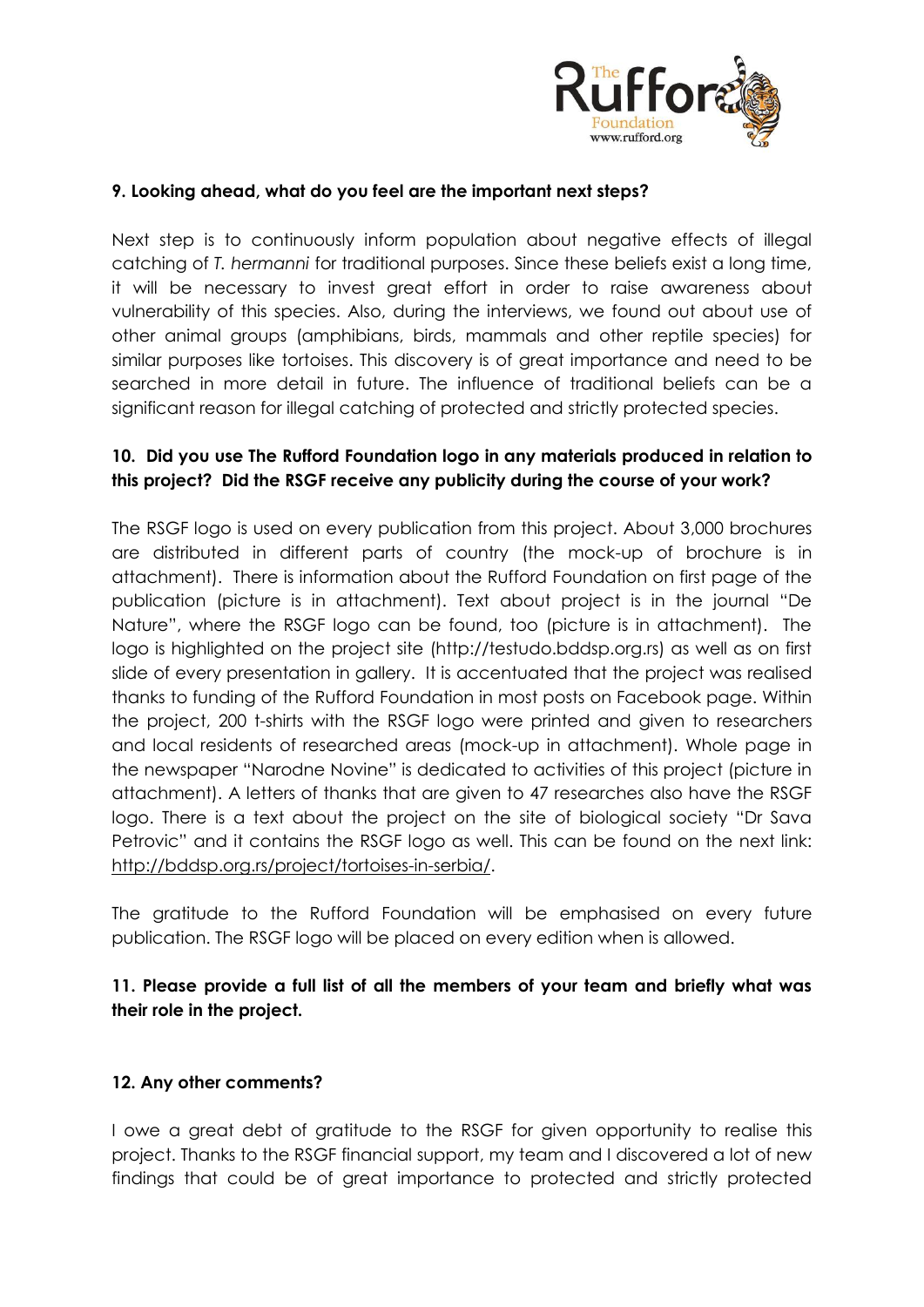

species in Serbia. It was a great experience for us, and we are sure we will continue to research this field, hopefully with the RSGF financial support.



3-fold brochure about Hermann's tortoise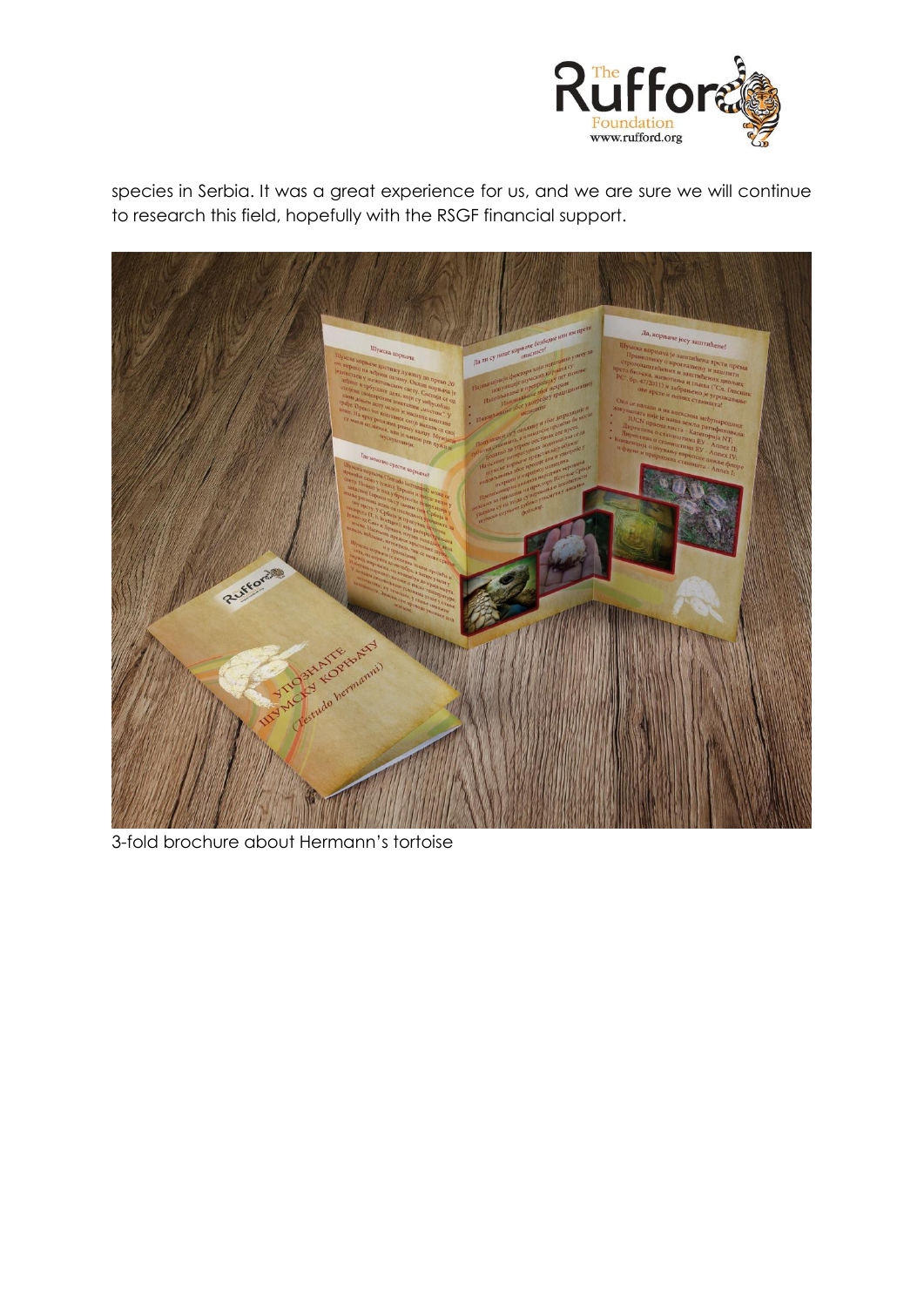



Mockup of T-shirts (Design by: Dimitrija Savić)



Mockup of publication